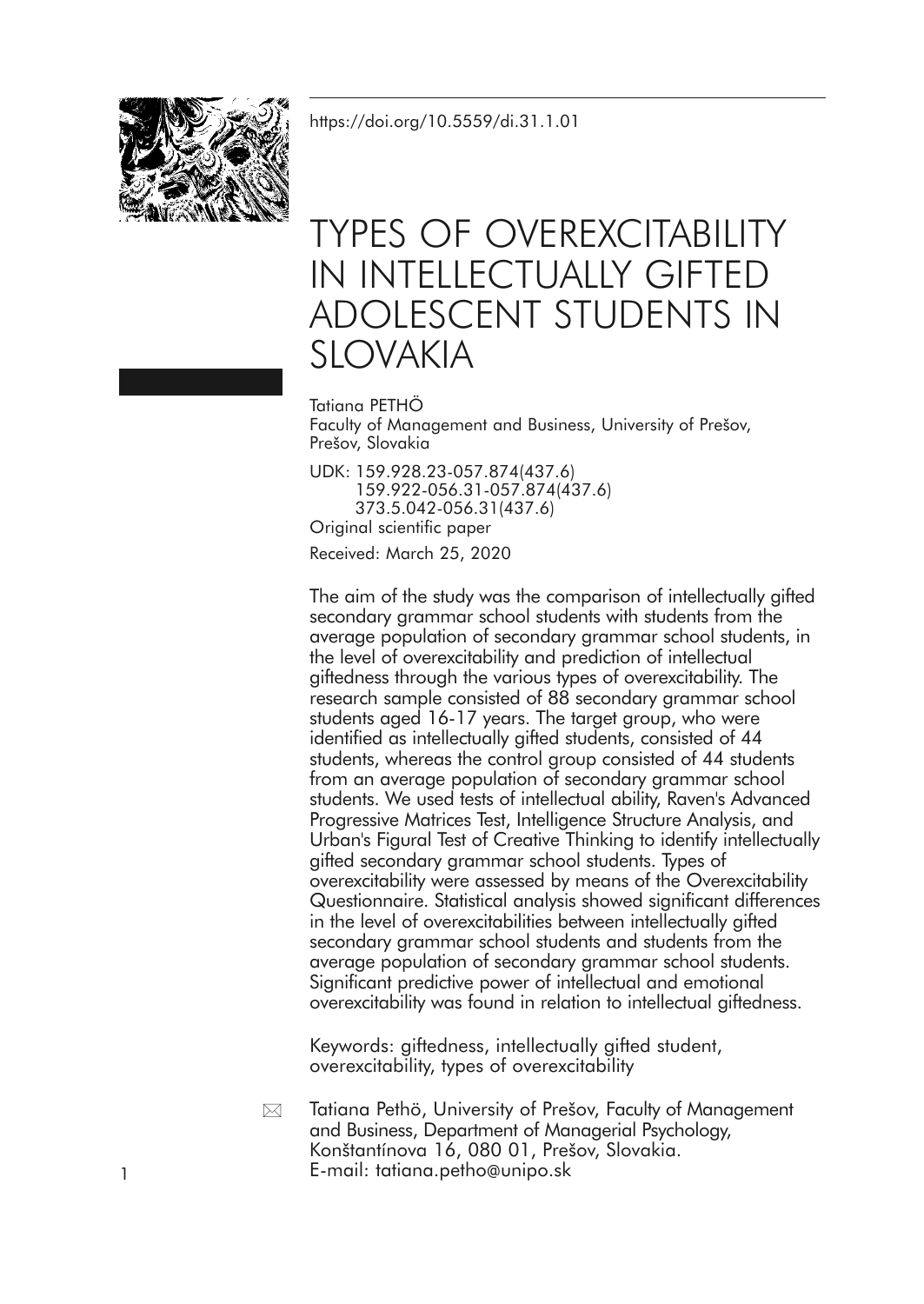#### **LITERATURE REVIEW**

Giftedness is a multidimensional construct consisting of several items and each author dealing with this construct presents different definitions and different components of giftedness which interact with one another. The authors (Baldwin & Vialle, 1999; Jarvis, 2009) suggest that there was a gradual divergence of conceptions of talent as a construct, which describes talent as inherent, stable, and indivisible, measurable by IQ tests and reflecting academic performance. Tannenbaum's star model (2003) defines giftedness as the ability to produce thoughts, creations, artistic performance, or services, in a way which is creative or skillful. In Renzulli's case, talent may be defined as the intersection of three key variables, which are task commitment or motivation, exceptional ability, and creativity, and which mutually affect one another and allow the individual to develop his/her talent (Reis & Renzulli, 2009). In the 1970s Dabrowski presented the term overexcitability, which he considered an inevitable mental reaction of a gifted individual. Dabrowski used the term overexcitability for the rise of mental activity, as well as different forms of answers, experiences, and actions, which are above the standards, compared to the typical forms of expression (in Piechowski, 1986; Piechowski & Colangelo, 1984).

#### **Types of overexcitability**

Dabrowski states that intense mental reactions (overexcitability) are very effective for achieving a higher level of emotional and moral development. Overall, the developmental potential of an individual is based on five overexcitabilities, as well as a specific talent, abilities, and intelligence (Wirthwein & Rost, 2011). In his work, Dabrowski (1970, 1996) defines overexcitability (excessive mental excitability) as a higher than average capacity for using internal and external impulses, which is based on higher than average sensitivity of the nervous system. Based on his observations of creative and gifted individuals, Laycraft (2009) points out the factors which are the condition for the development of an individual. These are mental overexcitabilities: psychomotor, sensual, imaginational, emotional, and intellectual.

Laycraft (2009) states that gifted children or youth have an exceptional perception of both the external and internal world. This sensitivity (excitability) attracts them to new experiences, which create a wide range of emotions, internal tension and conflicts with oneself, as well as the environment. De Bondt et al. (2019) emphasize developmental process and overexcitability, which are connected to higher-level emotions. 2 Intelligence and higher-level emotions cooperate closely at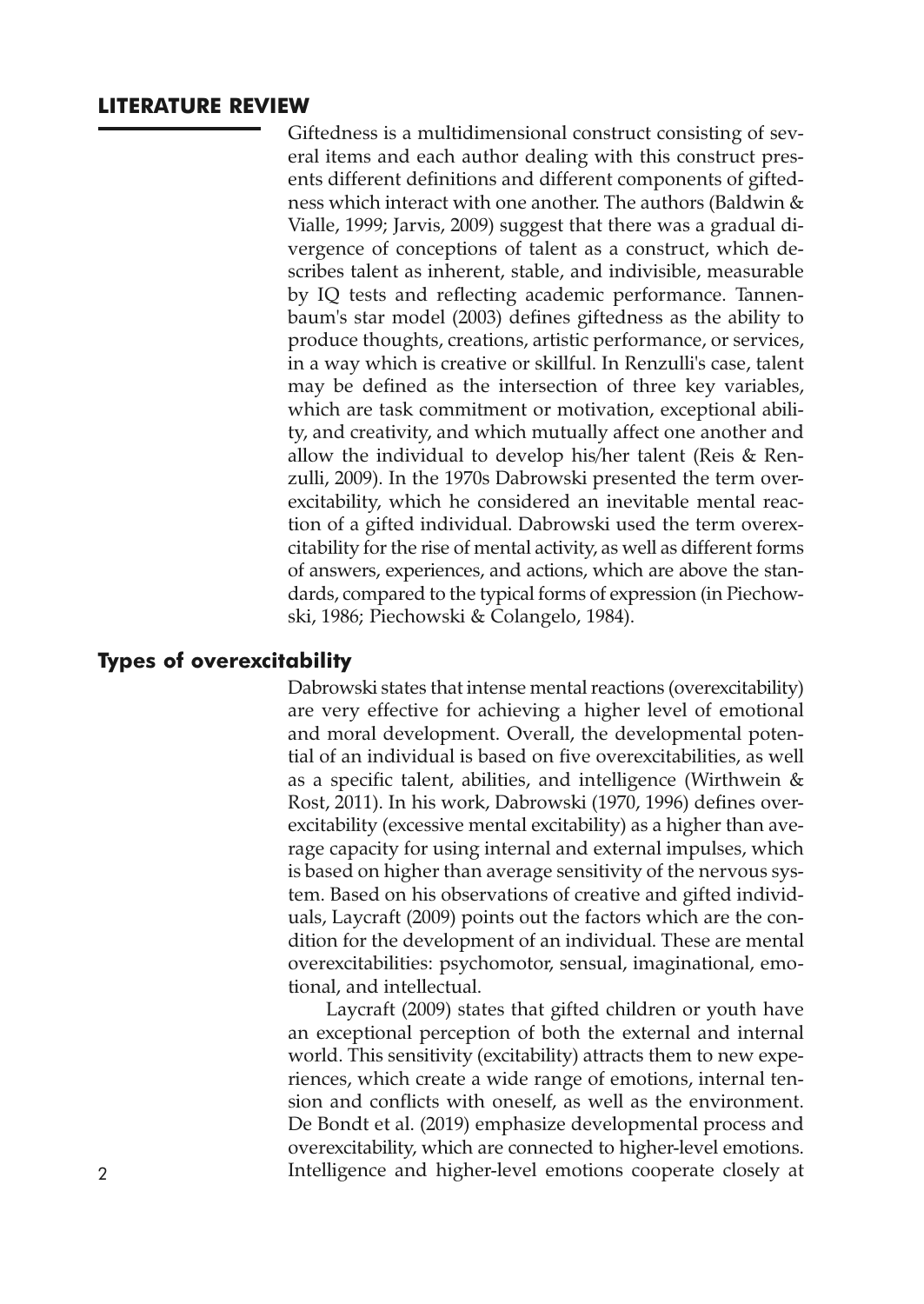PETHÖ, T.: TYPES OF... high levels of psychic functioning, which are the basis for the types of overexcitabilities. Lewis et al. (1992) present Dabrowski's theory, which postulates the ability of gifted individuals to handle overexcitability, which makes them more prone to mental instability. They describe overexcitability as high sensitivity and intensity in five areas.

Piechowski and Miller (1995) present Dabrowski's finding that increased overexcitability in gifted and creative people points to the intense daily experience of life experiences. Psychomotor overexcitability is defined as an energy level; it is a certain capacity for human activity and energy. Sensual overexcitability points to an expanded and enriched sensual experience. Imaginational overexcitability refers to fantasyland, dreams and resourcefulness, suggestive imagery, the richness of associations and a liking of the unusual. Some authors (Dabrowski, 1996; Mendaglio & Tillier, 2006; Piechowski, 1986, 2006) state that intellectual overexcitability is most often linked to intense mental activities, theoretical thinking, a desire to understand and testing of the unknown. Emotional overexcitability is manifested with a strong attachment to a person, things, or places. Dabrowski (1996) states that intellectual, imaginational, and emotional overexcitabilities are decisive for the development of a personality. Sensual and psychomotor overexcitabilities play a support role in the development of a personality. The highest level of development is possible when all forms of overexcitability are present with emotional overexcitability being the strongest of them. Since gifted and talented individuals have a higher developmental potential, Piechowski and Colangelo (1984) assume that gifted people are more prone to overexcitabilities and therefore they have a higher level of overexcitabilities compared to the average population. Furthermore, it is proven that the tool to measure overexcitabilities can be used to identify gifted individuals (Ackerman, 1997; Bouchard, 2004).

#### **Prediction of giftedness through overexcitabilities**

Chang and Kuo (2013) present some research studies, which point to emotional overexcitability, which was significantly higher in gifted students than in students from the average population (Bouchet & Falk, 2001). Using open questions of the Overexcitability Questionnaire, Piechowski (1986) argues that intellectually gifted adults have higher scores of sensual, intellectual, imaginational, and emotional overexcitability than a heterogeneous group. Gallagher (1985) and Schiever (1985) have proven a mutual relation between the score of the Overexcitability Questionnaire and measuring creativity in children. Chang and Kuo (2013) present the finding that gifted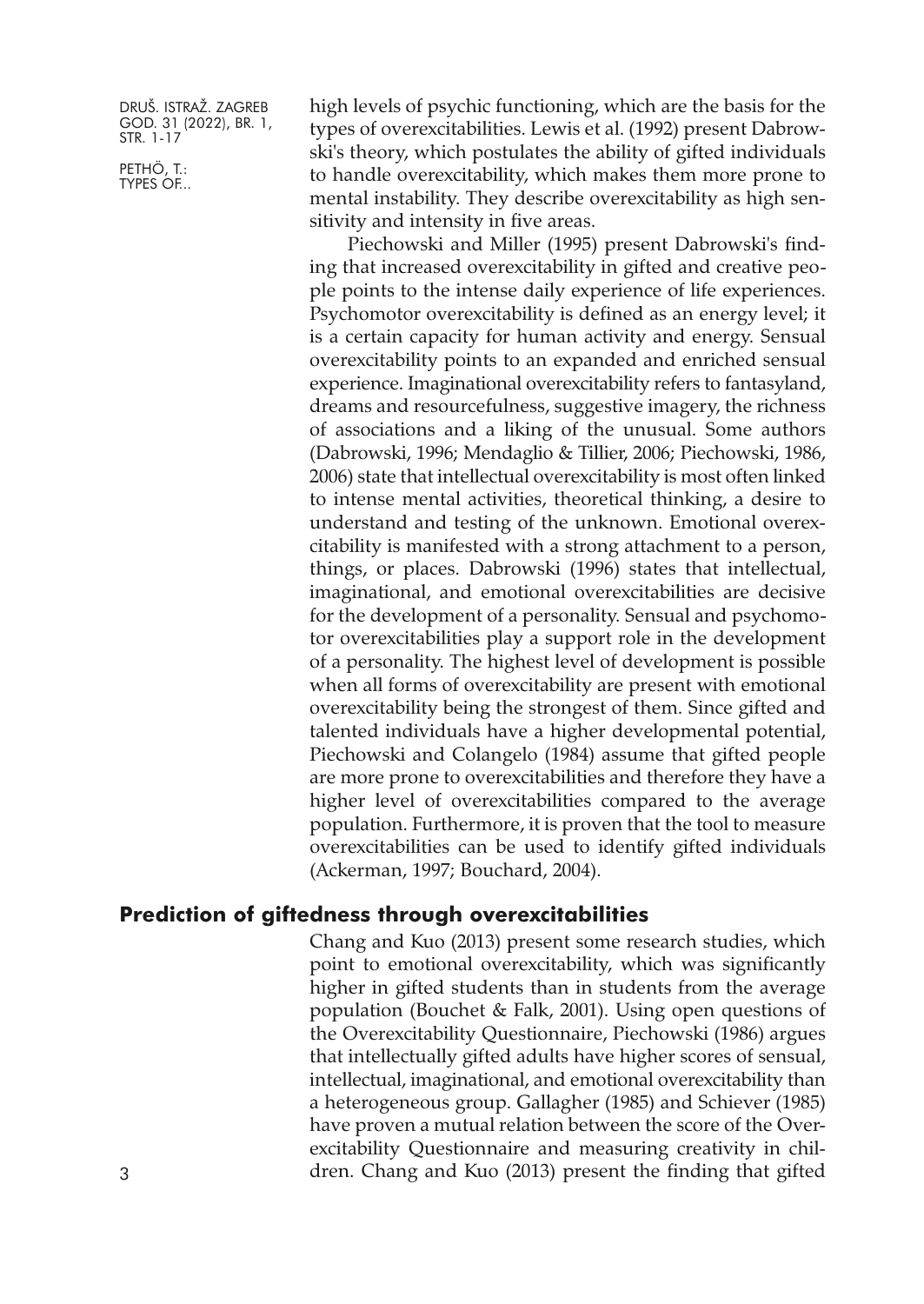PETHÖ, T.: TYPES OF...

students had higher scores of sensual overexcitability than students from the average population. In general, these studies point out the fact that intellectual overexcitability is the most important feature of gifted and talented students. The relation between intellectual overexcitability and cognitive abilities can be tight. Based on this knowledge, we can contemplate why a large number of studies attempt to develop scales of overexcitability which are capable of identifying gifted and talented students. Older academically gifted students have demonstrated more intellectual and emotional overexcitabilities, while younger gifted students have demonstrated a significantly higher level of imaginational overexcitability than their older peers (Gross et al., 2007; Piirto et al., 2008; Tieso, 2007). The identification of overexcitabilities allows choosing an appropriate approach to gifted students. Al-Hroub and Krayem (2020) point to different types of overexcitabilities that allow teachers and parents to identify individual overexcitability and as a result, minimize conflicts between gifted students and their peers, teachers and parents.

The aim of the study is to compare individual overexcitability levels of intellectually gifted secondary grammar school students and high school students from the average population, as well as a prediction of intellectual giftedness using individual types of overexcitability given similar research implemented abroad (Ackerman, 1997; Bouchard, 2004).

Based on the theoretical framework, we have set the following research goals:

a) determine whether intellectually gifted secondary grammar school students have a higher level of intellectual, imaginational and emotional overexcitabilities than high school students from the average population in terms of intellectual giftedness;

b) determine whether intellectual, imaginational, and emotional overexcitabilities highly predict intellectual giftedness.

#### **METHOD**

#### **Research sample**

The basic research sample consisted of high school students aged 14 to 18 (first through fourth high school grade), while the average age of the respondents was 16.32 with a standard deviation of 1.17. The research sample consisted of 300 respondents, 193 girls and 107 boys, who are high school students in the Prešov and Košice County in Slovakia. The respondents were selected for the research sample in two rounds, based on selection and subsequent identification from the total 4 number of 300 respondents. The nomination of gifted indi-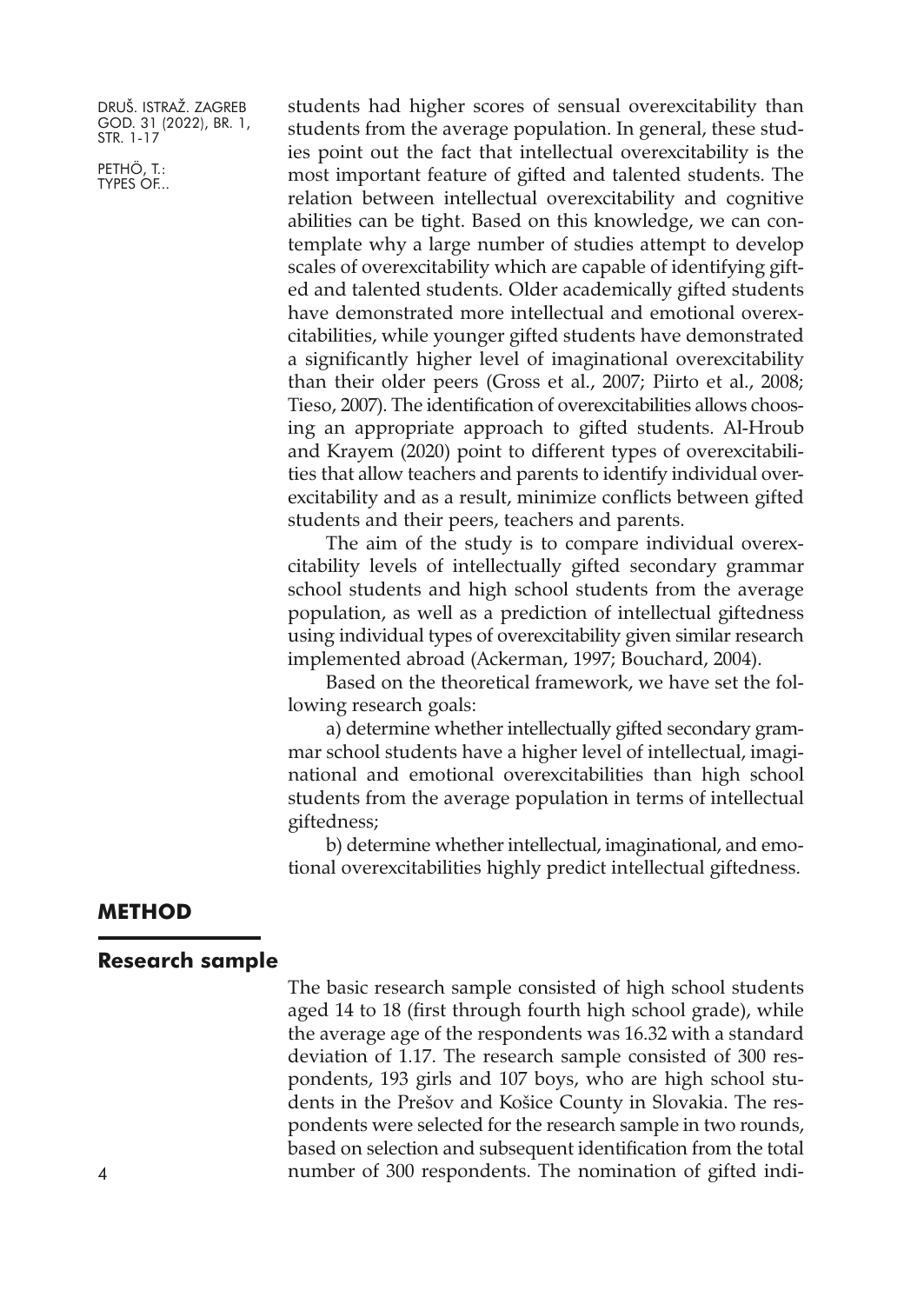PETHÖ, T.: TYPES OF... viduals by the teacher reduced the research sample to 180 respondents, 80 girls and 100 boys. After the actual identification of intellectually gifted students (by administrating intellectual abilities and creativity tests), the research sample was narrowed down to 88 high school students aged 16 to 17 (second and third high school grade) with an average age of 16.42 and a standard deviation of 0.50. The target group of identified intellectually gifted students consisted of 44 students and the comparison/control sample consisted of 44 students from the average population. The selection criterion of the control groups was the balance of both groups given the age and gender. The respondents in individual groups achieved different results on Raven's Progressive Matrices, Intelligence Structure Analysis and Urban's Figural Test of Creative Thinking. Based on gender, the boys were dominating, specifically 26 boys and 18 girls in each group.

## **Identification criteria of intellectually gifted secondary grammar school students**

The identification of intellectually gifted secondary grammar school students was done through implementing the research in the gifted classes and in the mathematical classes, while the students were selected for these classes based on a psychological examination. The research was also implemented in standard high school classes, from which students were selected for the control group.

The first step was the actual nomination by the teacher (the teacher was to mark students, who achieve high performance in mathematics and where intellectual giftedness is assumed), which reduced the selection to 180 students, who were administered intellectual abilities and creativity tests. Two groups were generated from the sample of 180 high school students, the target group and the control group. Specific differences between the individual groups were determined through differential statistics and they are presented in the research results of this study.

Based on the results of individual intellectual abilities and creativity tests, intellectually gifted students were those who achieved the highest score in individual tests – in the subtests of intellectual abilities and in the creativity test, specifically as mentioned by Vendel and Michňo (2000), with a performance of at least two standard deviations above the average gross score of individual subtests administered to the students. Intellectually gifted students achieved a high gross score in the intellectual abilities tests, which was subsequently converted to percentile given their age. Index of intellectual giftedness included the following: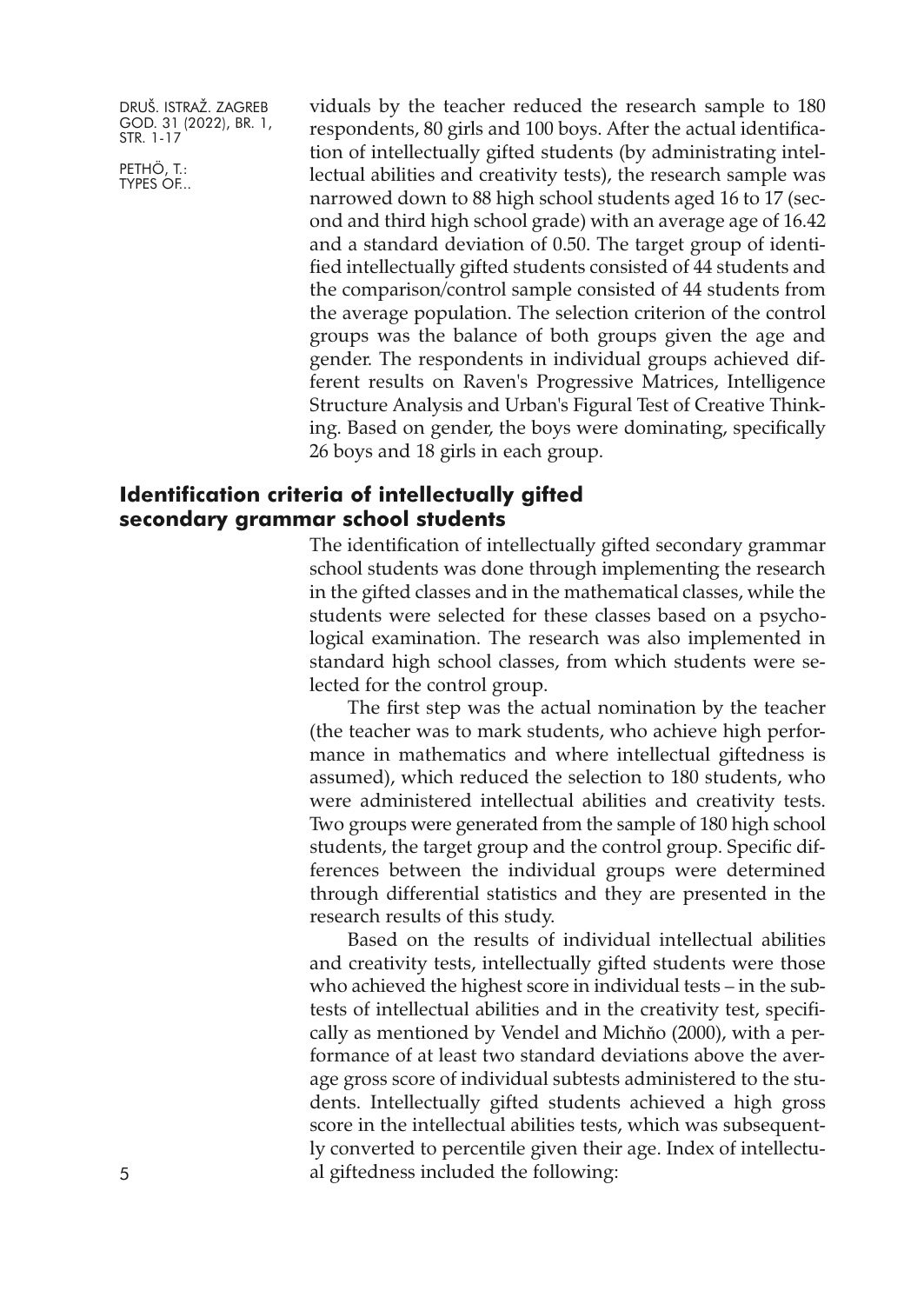PETHÖ, T.: TYPES OF...

a) gross score in Raven's Advanced Progressive Matrices transferred into percentile 95 and above (40% of index);

b) gross score in Intelligence Structure Analysis transferred into percentile 95 and above (40% of index);

c) gross score of Urban's Figural Test of Creative Thinking was higher than 2 standard deviations from the norm (20% of index).

This identification criterion was confirmed also by Lovett and Lewandowski (2006) and Vendel and Michňo (2000).

Given the specific nature of the research sample, the identification of intellectual giftedness was necessary at the very beginning, which consisted of two steps. In the first step the classes were selected, designated as classes for the gifted or classes with a mathematical focus, which was followed by a nomination by the teacher. Dočkal (1999), Mesárošová (1998) and Clark (1992) recommend multi-round selection, which allows for better and simpler selection of gifted students from the average population of high school students. The used methodologies, consisting of general rational abilities tests, subtests measuring special mathematical abilities and a creativity test, were selected with respect to the intellectual giftedness as well as the multidimensional construct, which cannot be measured using only intelligence tests focused on intellectual tasks. Aiken (1973) discovered in his research that creativity is the key variable of intellectual abilities.

The control group, which consisted of 44 students, was based on the intellectual giftedness of the average population of high school students, and it was identified based on the achieved gross score of Raven's Advanced Progressive Matrices, subtests of the Intelligence Structure Analysis and Urban's Figural Test of Creative Thinking, whereby the students who were assigned to the control group achieved in the tests a gross score which transferred into percentile was lower than 90.

The identified intellectually gifted secondary grammar school students were compared in their levels of intellectual abilities and creativity with students who achieved average values in Raven's Advanced Progressive Matrices, Intelligence Structure Analysis and in Urban's Figural Test of Creative Thinking, and who were a control group to the group of intellectually gifted students given their gender and age.

#### **Measures**

Three research methods were used for the actual identification of intellectual giftedness: Raven's Advanced Progressive Matrices, Subtests of the Intelligence Structure Analysis and Urban's Figural Test of Creative Thinking. Overexcitability and its types were determined based on the Overexcitability Question-6 naire.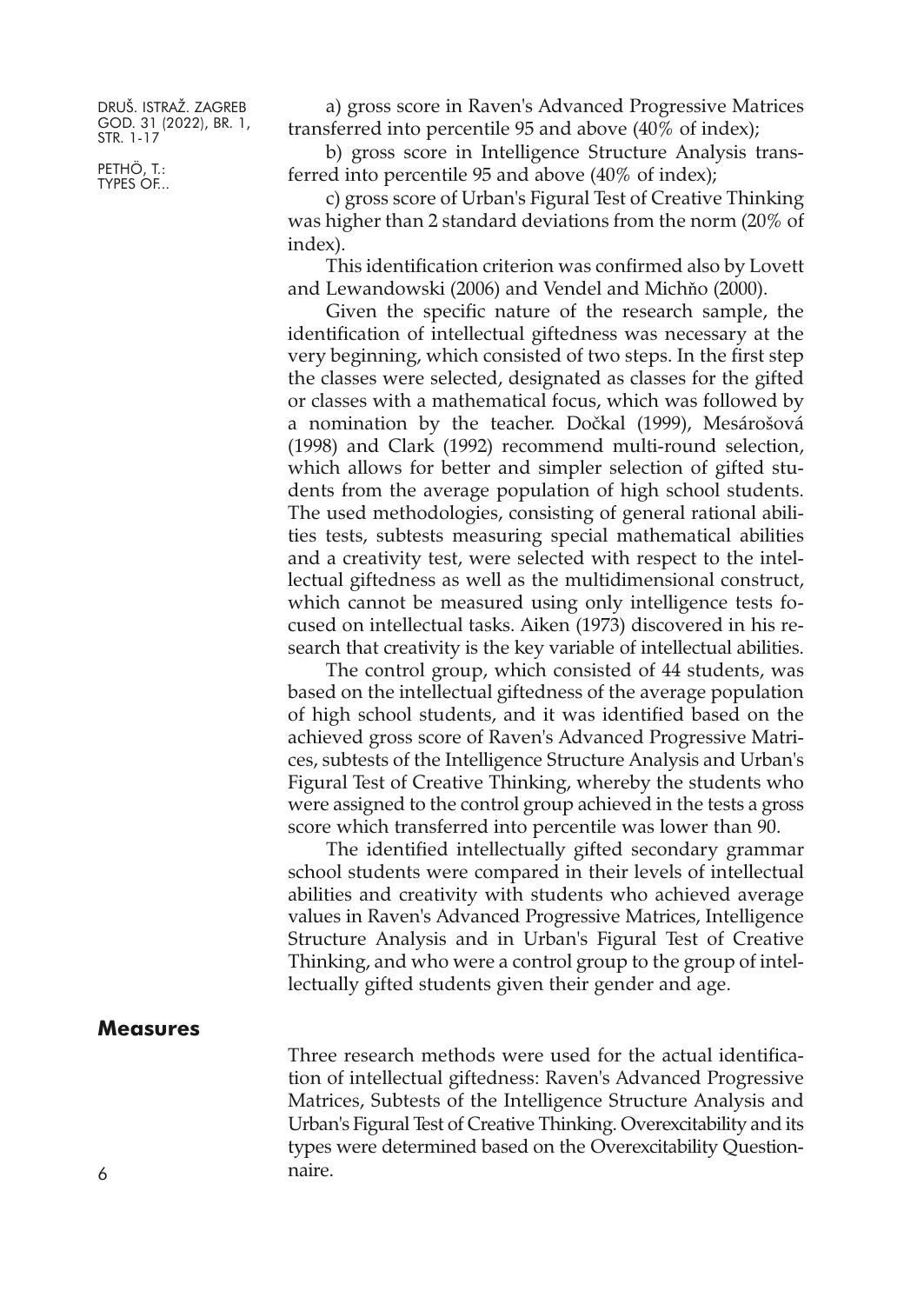PETHÖ, T.: TYPES OF...

*Raven's Advanced Progressive Matrices*. Raven's Advanced Progressive Matrices (set II) by Raven et al. (1991) measure non- -verbal intelligence. The students were administered 40 tasks of subset I, which served as practice tasks (without time limit). Subsequently subset II was administered, which consisted of 36 tasks with a 40-minute time limit. The internal reliability of the test was Cronbach's  $\alpha = 0.79$ . Based on the results of the individual tasks, a gross score was calculated for each student and they were assigned the corresponding percentile given their age.

*Intelligence Structure Analysis ISA.* We used the subtests of the intelligence test – Intelligence Structure Analysis ISA (T-309) by Fay et al. (1998) (as modified by Kováč) to capture mathematical and verbal abilities. Specifically, we have used two subtests of mathematical thinking: completing a series of numbers and practical calculations. We have administered two subtests of verbal thinking to the students: searching for common features and the creation of terms. The reliability of the used subtests was Cronbach's  $\alpha = 0.86$ . Subsequently, the gross score for each subtest of the Intelligence Structure Analysis was calculated, and then an overall gross score, which was assigned the corresponding percentile given the age of the student.

*Urban's Figural Test of Creative Thinking*. In the test it was necessary to complete unfinished shapes, while the test was not time-limited. Overall, 11 items were assessed based on the six test figures processed. Cronbach's  $\alpha$  was 0.82. Subsequently, a gross score for each student was calculated, given his or her unusual and creative solution of given tasks. The higher the score, the higher level of creativity the student has.

*The Overexcitability Questionnaire*. The questionnaire of excessive mental excitability was created by Lysy and Piechowski (1983). It determines five types of overexcitability (psychomotor, sensual, imaginational, emotional and intellectual). The questionnaire consists of 20 items in the form of open questions. It is necessary to quantify the answers of the students and numbers from zero to three are assigned to individual answers. The level of overexcitability depends on the level of intensity and the extent of processing the given answer. If the respondent does not answer a question, his or her answer is rated zero. A weak answer is rated one, an answer with a clear expression of overexcitability is rated 2 and an answer marked with a richness and intensity of experiences is rate 3 (Gallagher, 1985). The second most important part of the assessment key is the identification of individual overexcitabilities in the answers of the respondents, which is the identification of the form and expression of individual mental overexcitabilities. An answer to a single question can contain several types of overexcitability. Based on the assigned numeric values, it is possible to calculate the gross score for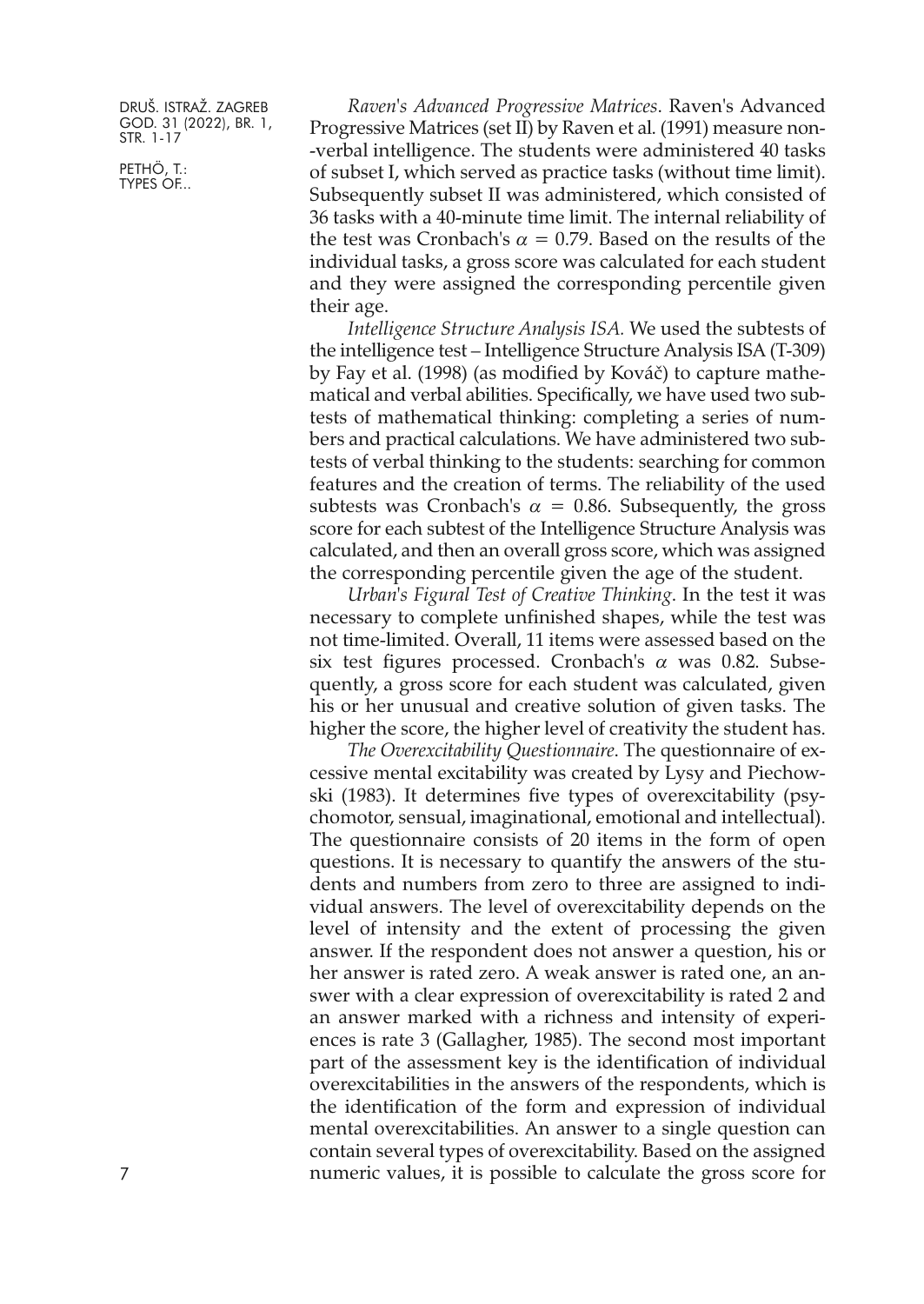PETHÖ, T.: TYPES OF... each type of overexcitability (psychomotor, sensual, intellectual, imaginational and emotional). The higher the gross score of the respondent, the higher the level of intensity and expression of overexcitabilities. Ackerman (1997) used the Overexcitability Questionnaire by Lysy and Piechowski (1983) to identify gifted adolescents. The analyses indicate three of the five overexcitabilities (psychomotor, intellectual and emotional), which in combination are capable to correctly differentiate between gifted and non-gifted groups in 70.9% of all participants. The internal reliability of the questionnaire on the entire research sample was calculated for the 300 respondents, and Cronbach's  $\alpha$  was 0.78.

#### **RESULTS**

In individual research stages, specifically in the identification and comparative stage, the acquired and collected statistical data were evaluated using the standards of individually used methodologies, and subsequently statistically processed using the IBM SPSS 20.00 Statistics, i.e. differential statistical methods, specifically t-tests for two independent samples and multiple linear regression.

# **The significance of the differences in the level of intellectual abilities and the level of creativity in identified high school students**

Table 1 shows the comparison of intellectually gifted students and their level of intellectual giftedness and creativity with the students from the average population.

 $\bigcirc$  Table 1 Statistically significant<br>differences in the level of intellectual abilities<br>and in the level of<br>creativity of the<br>identified high school<br>students

| Dependent<br>variable | Level of<br>giftedness <i>n</i> Mean SD |          |                |      | t | Df | p                          |
|-----------------------|-----------------------------------------|----------|----------------|------|---|----|----------------------------|
| GS Raven              | Gifted<br>average                       | 44<br>44 | 26.00<br>21.70 | 1.88 |   |    | $1.94$ 10.53 10.53 < 0.001 |
| GS ISA                | Gifted<br>average                       | 44<br>44 | 39.41<br>17.34 | 6.49 |   |    | $4.69$ 18.27 18.27 < 0.001 |
| GS URBAN              | Gifted<br>average                       | 44<br>44 | 33.27<br>16.09 | 3.47 |   |    | $4.12$ 21.15 21.15 < 0.001 |

Note. GS RAVEN – GS of Raven's Advanced Progressive Matrices, GS ISA – Overall GS of selected subtests of the Intelligence Structure Analysis, GS URBAN – GS of Urban's Figural Test of Creative Thinking.

Table 1 shows that intellectually gifted students exhibit a higher level of intellectual abilities in Raven's Advanced Progressive Matrices, and in the subtests of the Intelligence Structure Analysis, and also a higher level of creativity in Urban's Figural Test of Creative Thinking than high school students from the average population. Based on the tests of sta-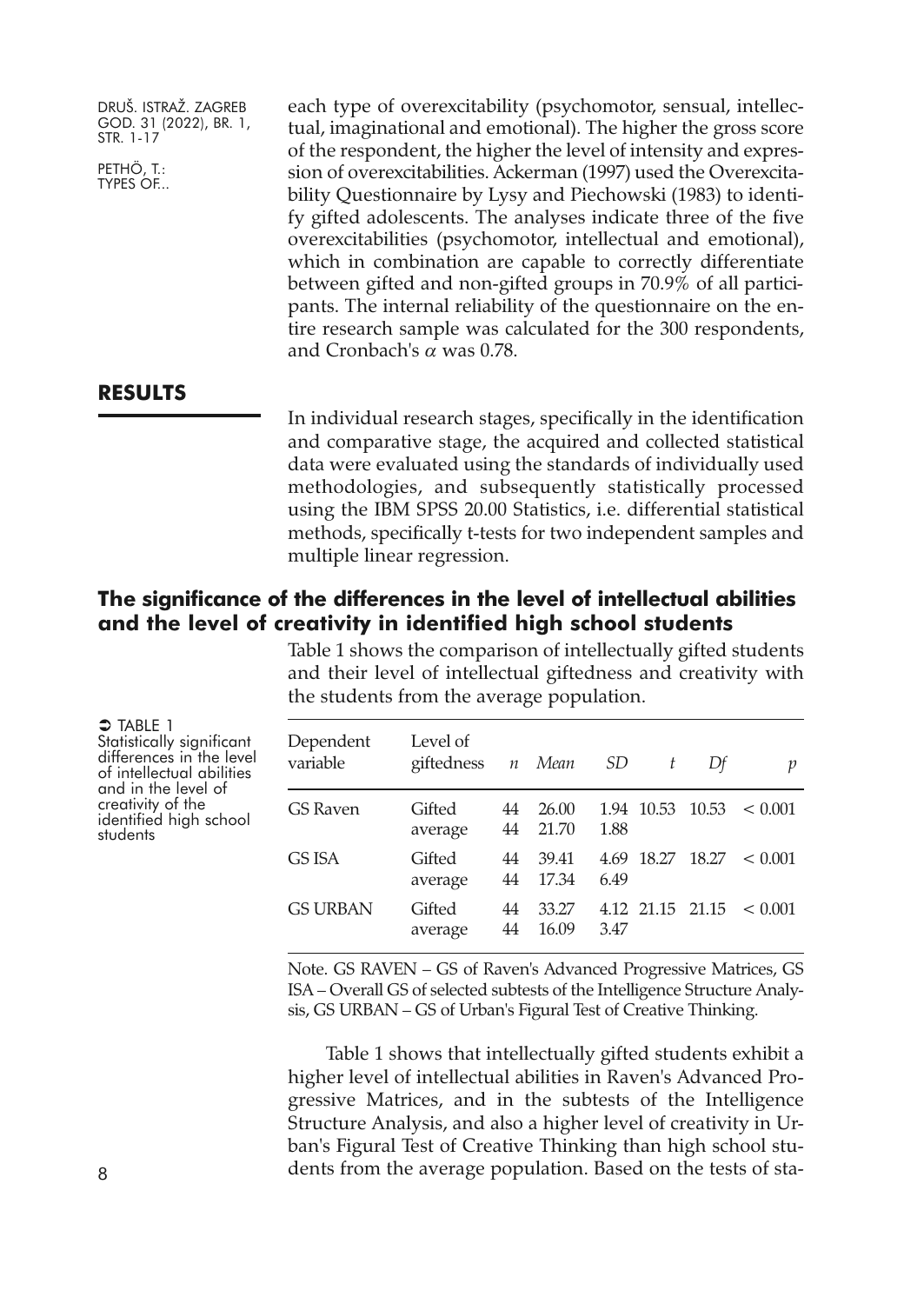PETHÖ, T.: TYPES OF... tistical significance as presented in Table 1, it can be concluded that statistically significant differences have been proven.

Statistically significant differences within individual types of overexcitability (psychomotor, sensual, intellectual, imaginational and emotional) have been found among intellectually gifted secondary grammar school students and high school students from the average population. Table 2 shows the statistically significant differences.

| Types of over-<br>excitability | Level of<br>giftedness | $\boldsymbol{n}$ | Mean          | SD           | t    | Df    | р       |
|--------------------------------|------------------------|------------------|---------------|--------------|------|-------|---------|
| Psychomotor                    | Gifted<br>average      | 44<br>44         | 9.05<br>6.07  | 3.67<br>2.64 | 4.37 | 78.02 | < 0.001 |
| Sensual                        | Gifted<br>average      | 44<br>44         | 7.23<br>3.23  | 6.57<br>2.61 | 3.77 | 56.40 | < 0.001 |
| Intellectual                   | Gifted<br>average      | 44<br>44         | 11.89<br>5.23 | 4.94<br>3.93 | 6.10 | 86    | < 0.001 |
| Imaginational                  | Gifted<br>average      | 44<br>44         | 10.57<br>6.27 | 4.12<br>3.87 | 5.04 | 86    | < 0.001 |
| Emotional                      | Gifted<br>average      | 44<br>44         | 17.12<br>8.48 | 7.31<br>4.69 | 6.60 | 73.29 | < 0.001 |

Differences between intellectually gifted secondary grammar school students and high school students from the average population have been found in the levels of psychomotor, sensual, intellectual, imaginational, and emotional overexcitability in favor of the intellectually gifted secondary grammar school students.

#### **Prediction of intellectual giftedness using factors of overexcitabilities**

Given the confirmed differences in the levels of overexcitabilities between the intellectually gifted secondary grammar school students and students from the average population, the predictive power of individual overexcitabilities (specifically intellectual, imaginational and emotional overexcitability) was subsequently examined in relation to intellectual giftedness (intellectual giftedness is a set of intellectual abilities and creativity examined in intellectually gifted secondary grammar school students). The following conditions had been met before the actual use of multiple linear regressions: standard distribution of variables was tested, the dependent variable was the interval, there was low co-linearity between the independent variables and the number of respondents was greater than 25. Normality and linearity of variables were determined without extreme cases, *F* < 0.001 and the Durbin-Watson statistics was 0.880. The research analysis determined the accuracy of

 $\supset$  Table 2 Statistically significant differences in the level<br>of overexcitabilities<br>between the intellec-<br>tually gifted secondary grammar school students and high school students from the average population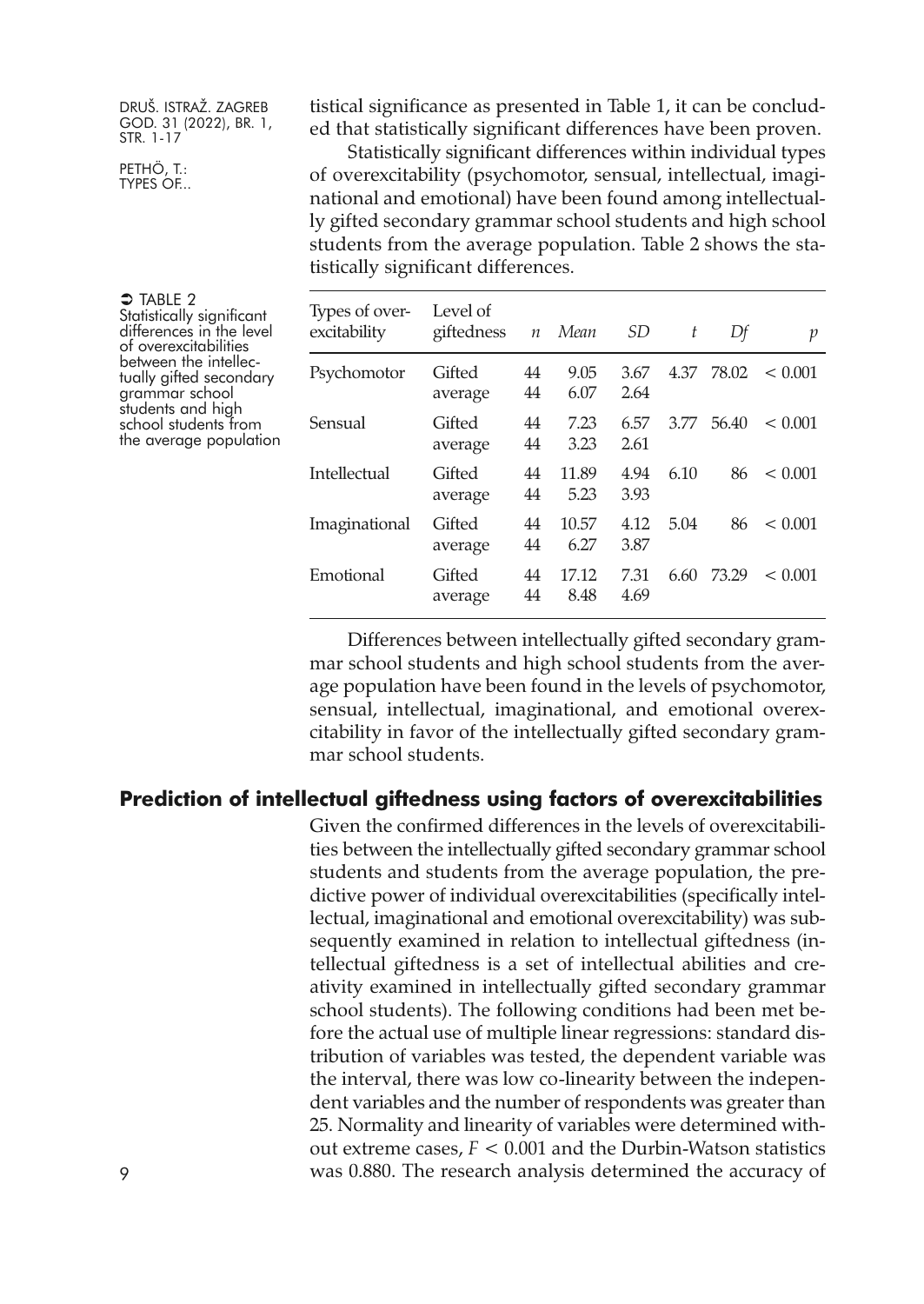TABLE 3 Prediction of intellectual giftedness using individual overexcitabilities individual overexcitabilities to predict intellectual giftedness (levels of intellectual abilities and creativity) in intellectually gifted secondary grammar school students. Individual overexcitabilities explain 45.5% of the prediction of intellectual giftedness, where  $R^2 = 0.455$ .

| Predictors of giftedness       | В       | B       |         | n       | Collinearity statistics<br>Tolerance | VIF   |
|--------------------------------|---------|---------|---------|---------|--------------------------------------|-------|
| Psychomotor overexcitability   | 0.55    | 0.08    | 1.34    | 0.18    | 0.634                                | 1.578 |
| Sensual overexcitability       | 0.40    | 0.07    | 1.10    | 0.28    | 0.597                                | 1.674 |
| Intellectual overexcitability  | 1.09    | 0.24    | 3.45    | < 0.001 | 0.484                                | 2.064 |
| Imaginational overexcitability | $-0.01$ | $-0.01$ | $-0.03$ | 0.98    | 0.563                                | 1.776 |
| Emotional overexcitability     | 0.60    | 0.20    | 2.75    | < 0.001 | 0.519                                | 1.927 |

Intellectual and emotional overexcitability significantly contribute to intellectual giftedness. Intellectual overexcitability contributes the most to the prediction of intellectual giftedness in intellectually gifted secondary grammar school students.

# **DISCUSSION**

This section is focused on explaining the research results and is divided into three areas: nomination of the intellectually gifted students, the differences in the types of overexcitability and characteristics of the tool of overexcitability and predictive power of overexcitabilities.

The first identification criterion for the selection of gifted students was the evaluation of giftedness from the teachers' perspective (nomination by the class teacher). Class teachers had evaluated the students especially based on their academic performance, approach to their studies and regarding their effort and popularity in the school environment. Stereotyping on the part of the teacher may be considered in this context, which is emphasized by the authors Al-Hroub and Whitebread (2008), who stated that teachers tend to stereotype giftedness, focusing only on academic giftedness. Hardworking students with a high level of academic performance were selected based on the nomination of the teachers, and also other talent criteria had to be taken into consideration. The class teachers correctly nominated 25 intellectually gifted students, which represents (56.8%) of the intellectually gifted students identified by us. The evaluation of the students may be subjective to a significant extent and linked to the positive evaluation of the behavior of the students by the teacher and his/her subsequent nomination. Authors (Al-Hroub & Whitebread, 2008; Al-Hroub & Krayem, 2018) emphasize that the teachers' nomination was correlated with positive social char-10 acteristics of students (such as independence, responsibility,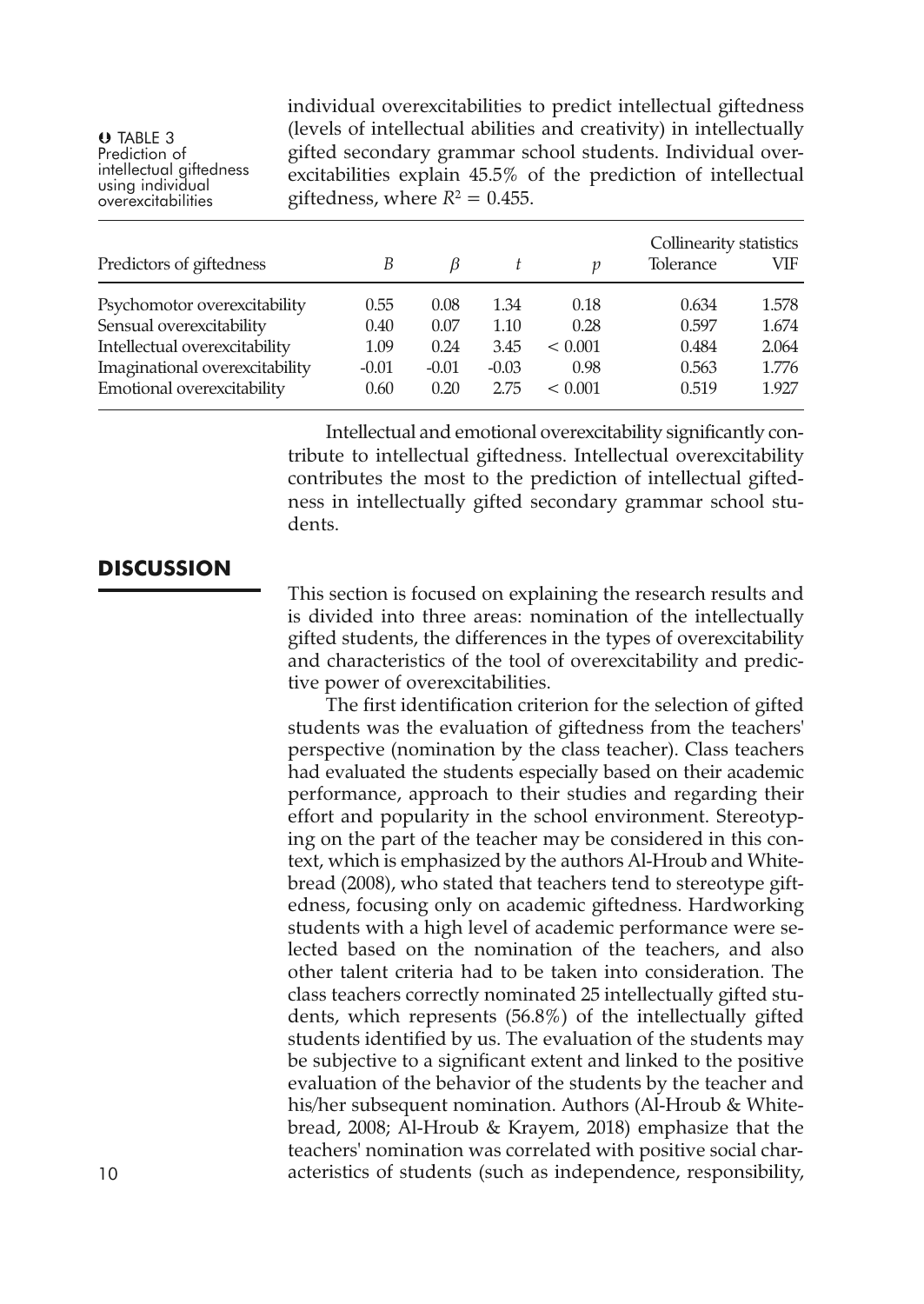PETHÖ, T.: TYPES OF... and social sensibility). Nomination by the teacher was the primary criterion for the selection of intellectually gifted students, however, the intellectual abilities tests were administered to whole classes, not only to the nominated students.

The comparison of intellectually gifted secondary grammar school students and students from the average population found differences in the levels of emotional, intellectual, imaginational, psychomotor, and sensual overexcitabilities in favor of the intellectually gifted secondary grammar school students. Our results are consistent with original research by Dabrowski (1972) and Dabrowski & Piechowski (1977), who found that higher scores of emotional, intellectual and imaginational overexcitabilities in gifted samples compared to nongifted ones are the differentiating factor of the two groups of gifted and nongifted. Based on the statistically significant differences found, it is possible to state that the Overexcitability questionnaire is suitable for identifying intellectual giftedness (Cronbach's  $\alpha = 0.78$ ).

Intellectually gifted students achieved the highest score in emotional overexcitability, which according to Hazell (1999) is linked to supersensitivity and also to isolation on the part of the students. Emotional sensibility in the case of intellectually gifted students appears to be a significant element, which is beneficial for understanding the unique nature of the gifted, whereby from the students' perspective, giftedness may be viewed negatively, because they are different from their peers and they react sensitively to their exceptional abilities both positively and negatively. The differences in the factor of intellectual overexcitability have confirmed the assumption that intellectually gifted students have a score statistically higher than their peers from the average population. According to Wirthwein and Rost (2011), individuals with a high level of intellectual overexcitability are characterized by evaluating their own ability to solve problems and they can reflect on the area of general intellectual abilities they have. From the perspective of self-evaluation of intellectual giftedness, intellectual overexcitability is an important factor in the realization that the individual is gifted and exceptional in the field of intellectual abilities. Using the intellectual overexcitability scale, the individual can reflect on his/her intellectual abilities and develop his/her potential of general intellectual abilities. Statistically significant differences have been found in the area of psychomotor overexcitability between intellectually gifted students and students from the average population, and the difference in the average score was the lowest of all overexcitabilities. The research finding is consistent with previous research by Piechowski & Miller (1995) and Piechowski & Colangelo (1984), who state that psychomotor overexcitability was not one of the top three in the overexcitability pro-

11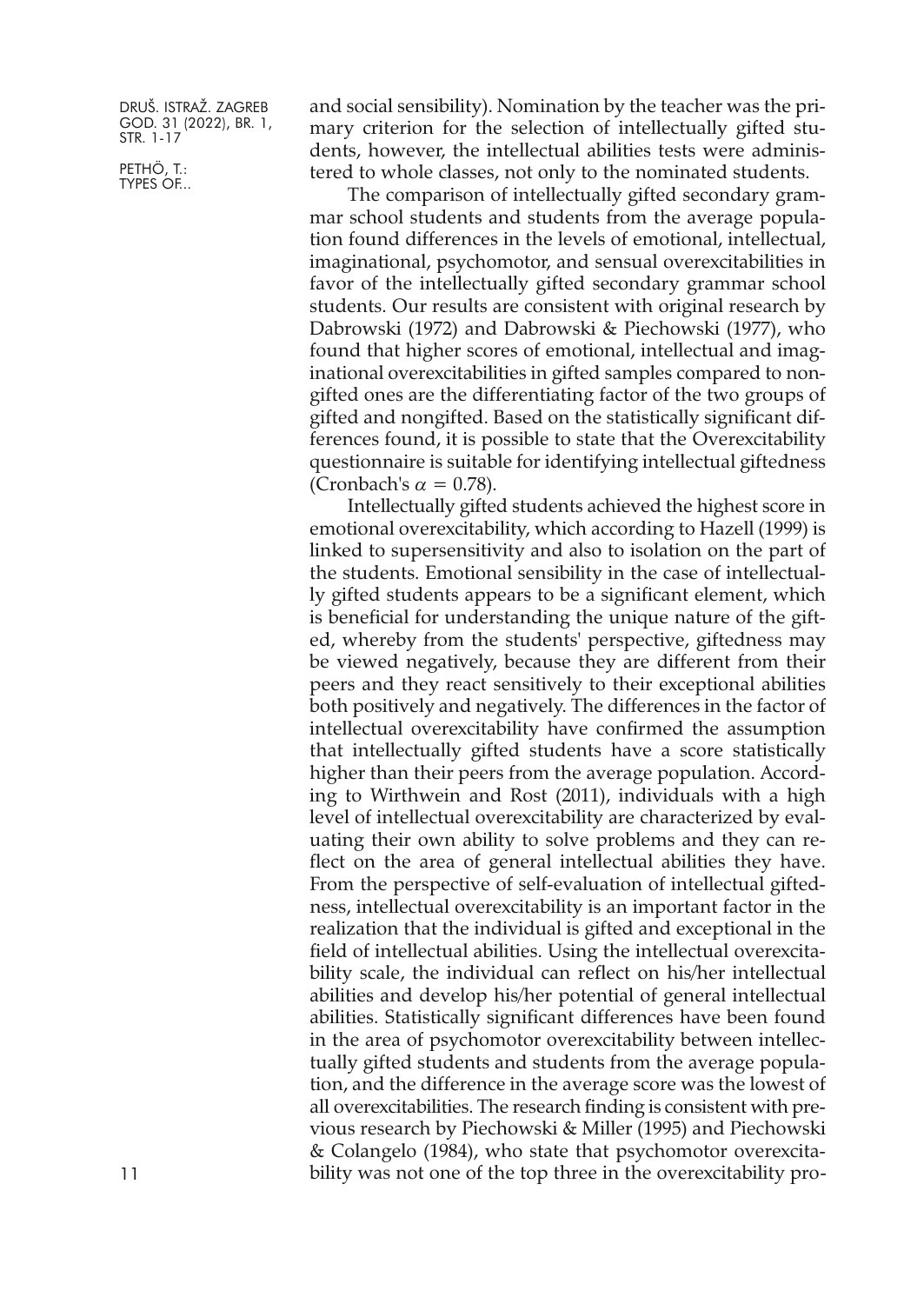PETHÖ, T.: TYPES OF... file. Although psychomotor overexcitability is not crucial in the identification of intellectual giftedness, it plays an important role related to the energy it gives to the gifted students to remain persistent.

Given the statistically significant results and the average score of overexcitabilities, emotional and intellectual overexcitabilities differentiate best between intellectually gifted students and students from the average population. The individual steps of selection of the intellectually gifted students, as well as nomination by the teachers, the intellectual abilities tests and actual comparison of overexcitabilities, were preconditions for the precise identification of intellectual giftedness. However, only linear regression has confirmed the predictive power of intellectual and emotional overexcitabilities, which significantly contribute to the prediction of intellectual giftedness, while psychomotor, sensual and imaginational overexcitabilities do not significantly contribute to the prediction of intellectual giftedness. Our research findings are partially confirmed by previous studies (Dabrowski, 1996; Chang & Kuo, 2013; Piechowski et al., 1985), which point out the importance of the three overexcitabilities; specifically, the imaginational, intellectual and emotional overexcitabilities, which are crucial for the development of the personality and the actual potential, and through which it is possible to easily differentiate gifted individuals from the average population.

Significant predictive power has not been proven for the level of imaginational overexcitability in relation to intellectual giftedness, which some authors (Dabrowski, 1996; Chang & Kuo, 2013; Piechowski et al., 1985) consider one of the three most important in relation to giftedness. Emotional and intellectual overexcitabilities significantly contribute to the prediction of intellectual giftedness, and some authors (Dabrowski, 1996; Mendaglio & Tillier, 2006; Piechowski, 1986, 2006) state that intellectual overexcitability is most commonly linked to intense mental activities, theoretical thinking, a desire to understand and test the unknown. This indicates that the selection of intellectually gifted students is a complex and complicated process, which should be implemented by experts, and that it is necessary to take into consideration not only the actual performance in the intellectual abilities tests, but also the affective factors of the individual, which were tested through types of overexcitability.

## **Limitations and perspectives**

Limitations of the study may include the specific nature of the research sample and the resulting low count of the research sample – intellectually gifted secondary grammar school students and gender disproportionality, through which it was not 12 possible to determine gender differences. The limits also in-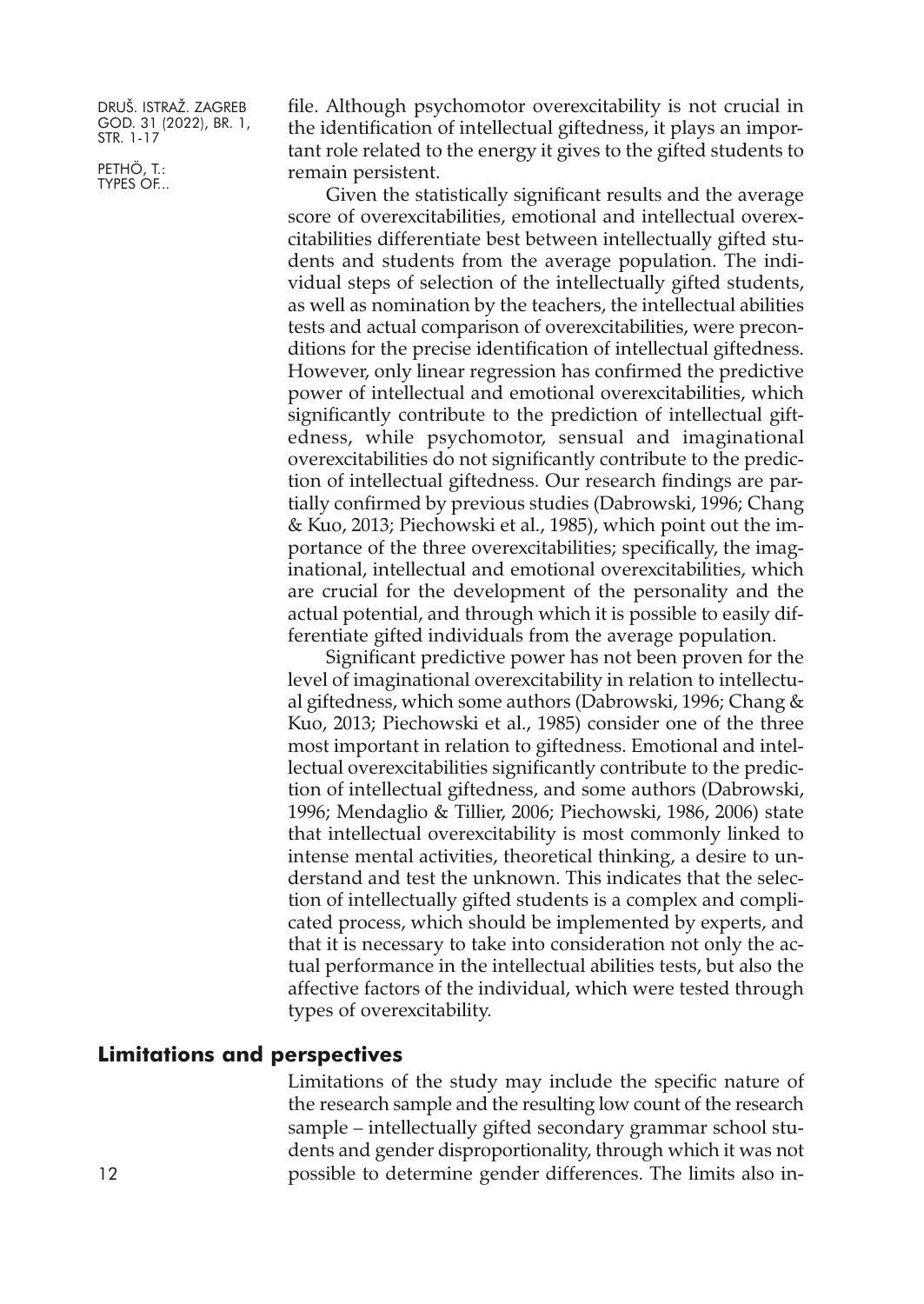**CONCLUSION**

PETHÖ, T.: TYPES OF... clude the difficulty of completing the methodology used to determine overexcitability. Given the specific research sample, the research results can be used in the school environment to educate and identify gifted students. The research results related to the Overexcitability Questionnaire point to its potential use in the identification of intellectual giftedness, because statistically significant differences have been determined in the level of individual overexcitabilities between the intellectually gifted secondary grammar school students and high school students from the average population.

Intellectual giftedness, as a multidimensional construct, is significantly related to the sensible approach of the educators and parents of gifted students. Academic performance and active approach during the lesson do not have to necessarily reflect intellectual giftedness. For this reason, it is important to educate the teachers in the form of seminars focused on identifying gifted students. Before the actual nomination of the gifted students, it would be suitable to inform the teachers about what is giftedness and how it manifests. Education is also necessary in the area of evaluating affective factors of students and not assessing them based only on their academic performance, contribution in the classroom and interest in studying. Therefore, it is necessary to understand that gifted individuals are not homogenous; they differ from each other in many aspects and types of overexcitability. Individual approach and support by the educator can ignite the potential of the gifted. Communication between the educators and the parents of the gifted individual and their subsequent support is also important. Knowing the characteristics of these overexcitabilities will prepare the teachers and parents of overexcited students to minimize conflicts between the gifted students and their peers, teacher or parents (Alias et al., 2013). Al-Hroub and Krayem (2020) also emphasize behavioral interventions that are effective in managing behaviors among gifted students. For this reason, teachers, students, and parents need preparation in the area of behavior and self-management.

Before the actual administration of the Overexcitability Questionnaire, it would be suitable to evaluate also the linguistic abilities linked to a significant extent to achieving above average results in the area of overexcitabilities, which may be a precondition of further examination in the field of education. Further research should aim at figuring out whether these results can be replicated using different assessment methods for overexcitabilities. Information acquired from the Overexcitability Questionnaire is a valuable source in the creation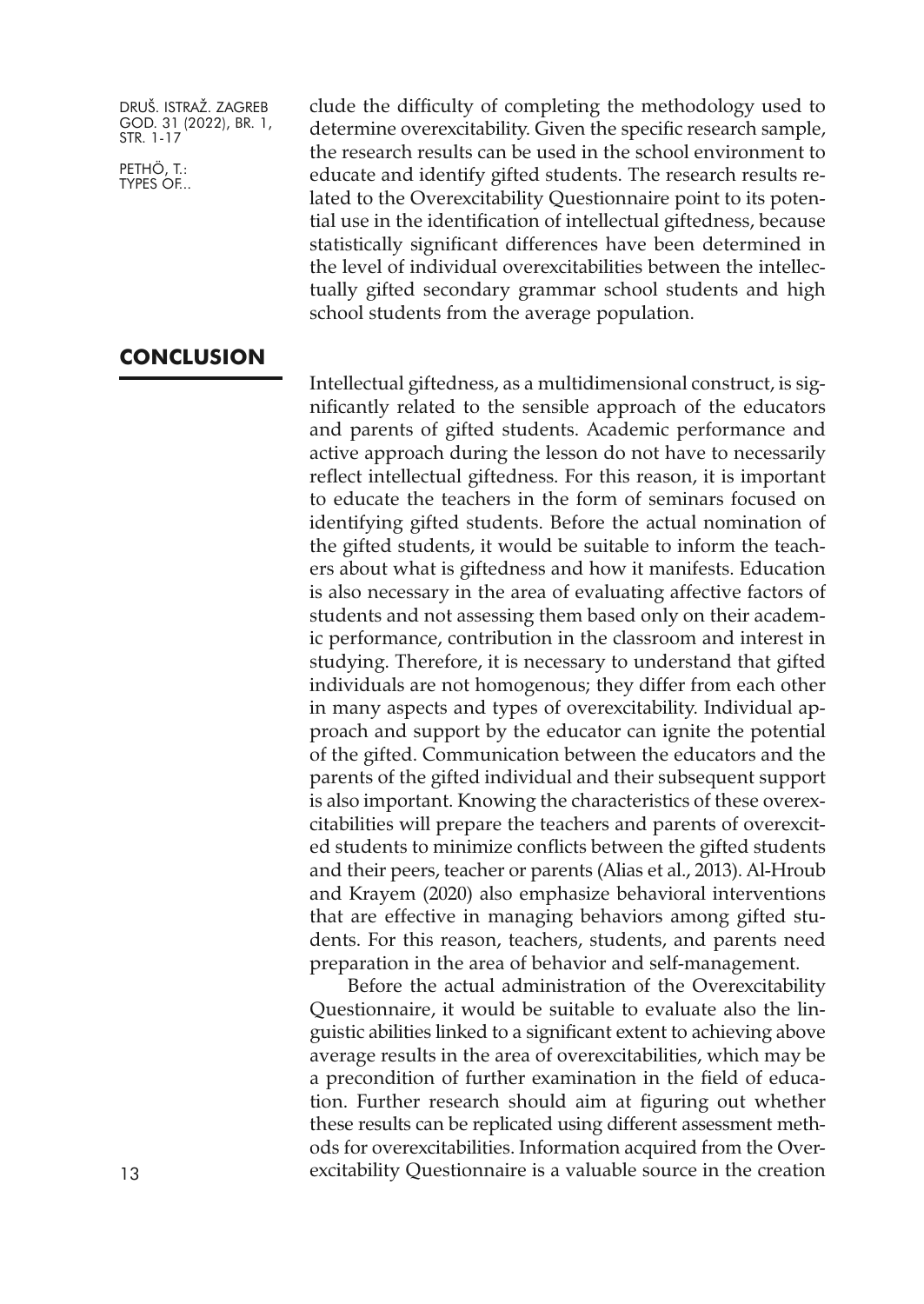PETHÖ, T.: TYPES OF... of programs in the field of education of intellectually gifted students because the answers yield exceptional experience and activities, which are satisfying for them, as well as a way of thinking. This provides some support to the notion that an additional method of identification is necessary and that the Overexcitability Questionnaire could be useful for this purpose.

Further research in the area of intellectual giftedness is important in terms of evaluating the linguistic abilities of the gifted and creativity, as a part of the multidimensional construct of giftedness.

# **REFERENCES**

Ackerman, C. M. (1997). Identifying gifted adolescents using personality characteristics: Dabrowski's overexcitabilities. *Roeper Review, 19*(4), 229–236. <https://doi.org/10.1080/02783199709553835>

Aiken, L. R. (1973). Ability and creativity in mathematics. *Review of Educational Research, 43*(4), 405–432. [https://doi.org/10.3102/003465430](https://doi.org/10.3102/00346543043004405) [43004405](https://doi.org/10.3102/00346543043004405)

Al-Hroub, A., & Krayem, M. (2020). Overexcitabilities and ADHD in gifted adolescents in Jordan: Empirical evidence. *Roeper Review, 42*(4), 258–270. <https://doi.org/10.1080/02783193.2020.1815264>

Al-Hroub,A., & Krayem, M. (2018). Teachers' knowledge and perceptions on ADHD and overexcitabilities in gifted learners. *International Journal for Talent Development and Creativity, 6*(1), 36–43.

Al-Hroub, A., & Whitebread, D. (2008). Teacher nomination of "mathematically gifted children with specific learning difficulties" at three state schools in Jordan. *British Journal of Special Education, 35*(3), 152–164. <https://doi.org/10.1111/j.1467-8578.2008.00379.x>

Alias, A., Rahman, S., Majid, R. A., & Yassin, S. F. M. (2013). Dabrowski's overexcitabilities profile among gifted students. *Asian Social Science, 9*(16), 120–125. <https://doi.org/10.5539/ass.v9n16p120>

Baldwin, Y. A., & Vialle, W. (1999). *The many faces of giftedness: Lifting the masks*. Thompson.

Bouchard, L. L. (2004). An instrument for the measure of Dabrowskian overexcitabilities to identify gifted elementary students. *Gifted Child Quarterly, 48*(4), 339–350. <https://doi.org/10.1177/001698620404800407>

Bouchet, N., & Falk, R. F. (2001). The relationship among giftedness, gender, and overexcitability. *Gifted Child Quarterly, 45*(4), 260–267. <https://doi.org/10.1177/001698620104500404>

Chang, H. J., & Kuo, C. C. (2013). Overexcitabilities: Empirical studies and application. *Learning and Individual Differences, 23*, 53–63. [https://doi.](https://doi.org/10.1016/j.lindif.2012.10.010) [org/10.1016/j.lindif.2012.10.010](https://doi.org/10.1016/j.lindif.2012.10.010)

Clark, B. (1992). *Growing up gifted*. Merrill.

Dabrowski, K. (1996). *Multilevelness of emotional and instinctive functions.* KUL.

Dabrowski, K. (1970). *Mental growth through positive disintegration.* Gryf. 14 Dabrowski, K. (1972). *Psychoneurosis is not an illness*. Gryf.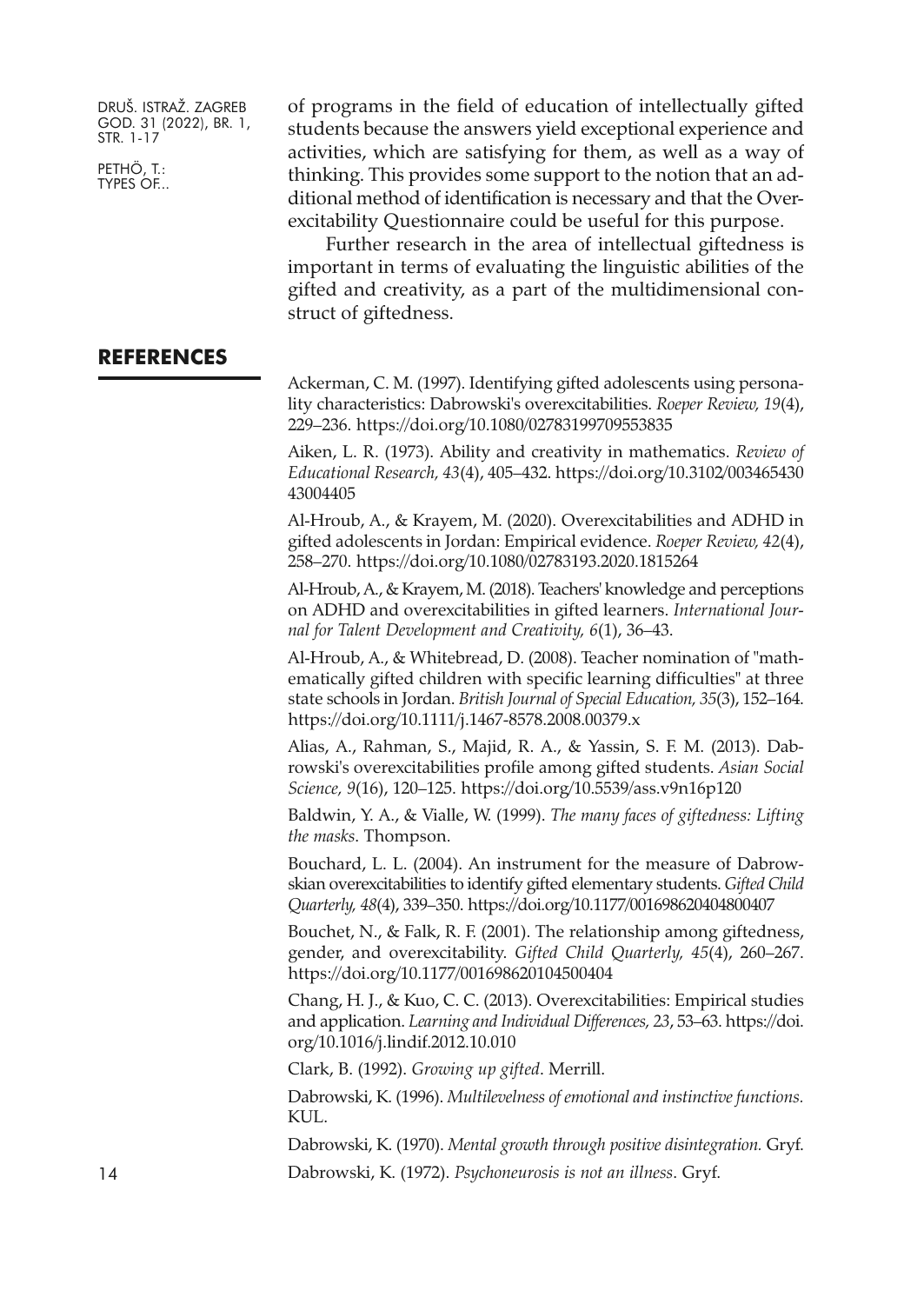PETHÖ, T.: TYPES OF... Dabrowski, K., & Piechowski, M. M. (1977). *Theory of levels of emotional development: Volume I* – *Multilevelness and positive disintegration*. Dabor Science.

De Bondt, N., De Maeyer, S., Donche, V., & Van Petegem, P. (2019). A rationale for including overexcitability in talent research beyond the FFM-personality dimensions. *High Ability Studies, 32*(1), 1–26. [https://](https://doi.org/10.1080/13598139.2019.1668753) [doi.org/10.1080/13598139.2019.1668753](https://doi.org/10.1080/13598139.2019.1668753)

Dočkal, V. (1999). Giftedness and talent: Theory, research and practice. *Studia Psychologica, 41*(4), 286–290.

Fay, E., Trost, G., & Gittler, G. (2001). *ISA – Analýzy štruktúry inteligencie*. Preklad a úprava T. Kováč [*ISA – Intelligence structure analysis*. Translation and editing by T. Kováč]. Psychodiagnostika.

Gallagher, S. A. (1985). A comparison of the concept of overexcitabilities with measures of creativity and school achievement in sixth-grade students. *Roeper Review, 8*(2), 115–119. [https://doi.org/10.1080/027831](https://doi.org/10.1080/02783198509552950) [98509552950](https://doi.org/10.1080/02783198509552950)

Gross, C. M., Rinn, A. N., & Jamieson, K. M. (2007). Gifted adolescents' overexcitabilities and self-concepts: An analysis of gender and grade level. *Roeper Review, 29*(4), 240–248. [https://doi.org/10.1080/027831907](https://doi.org/10.1080/02783190709554418) [09554418](https://doi.org/10.1080/02783190709554418)

Hazell, C. G. (1999). The experience of emptiness and the use of Dabrowski's theory in counseling gifted clients: Clinical case examples. *Advanced Development: A Journal on Adult Giftedness, 8*(1), 31–46.

Jarvis, J. M. (2009). Planning to unmask potential through responsive curriculum: The "famous five" exercise. *Roeper Review, 31*(4), 234–241. <https://doi.org/10.1080/02783190903177606>

Laycraft, K. (2009). Positive maladjustment as a transition from chaos to order. *Roeper Review, 31*(2), 113–122. [https://doi.org/10.1080/027831](https://doi.org/10.1080/02783190902737681) [90902737681](https://doi.org/10.1080/02783190902737681)

Lewis, R. B., Kitano, M. K., & Lynch, E. W. (1992). Psychological intensities in gifted adults. *Roeper Review, 15*(1), 25–31. [https://doi.org/](https://doi.org/10.1080/02783199209553452) [10.1080/02783199209553452](https://doi.org/10.1080/02783199209553452)

Lovett, B. J., & Lewandowski, L. J. (2006). Gifted students with learning disabilities: Who are they? *Journal of Learning Disabilities, 39*(6), 515–527. <https://doi.org/10.1177/00222194060390060401>

Lysy, K. Z., & Piechowski, M. M. (1983). Personal growth: An empirical study using Lungjan and Dabrowskian measures. *Genetic Psychology Monographs, 108*(3), 267–320.

Mendaglio, S., & Tillier, W. (2006). Dabrowski's theory of positive disintegration and giftedness: Overexcitability research finding. *Journal for the Education of the Gifted, 30*(1), 68–87. [https://doi.org/10.1177/016](https://doi.org/10.1177/016235320603000104) [235320603000104](https://doi.org/10.1177/016235320603000104)

Mesárošová, M. (1998). *Nadané deti. Poznávanie a rozvíjanie ich osobnosti* [*Gifted children. Knowing and developing their personality*]. MANACON.

Piechowski, M. M. (1986). The concept of developmental potential. *Roeper Review, 8*(3), 190–197. <https://doi.org/10.1080/02783198609552971>

Piechowski, M. (2006). *Mellow out, they say. If I only could. Intensities and sensitivities of the young and bright*. Yunasa Books.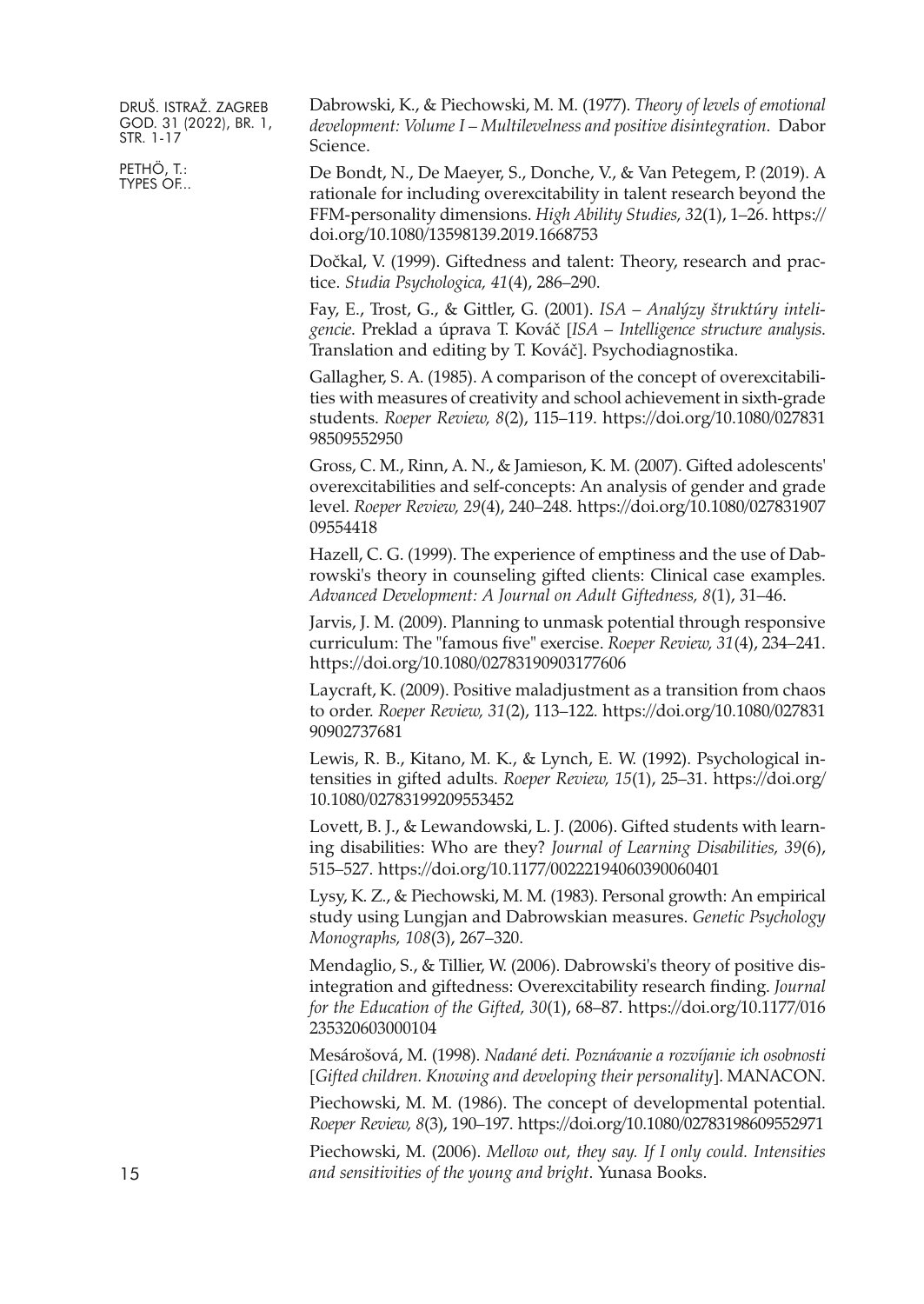PETHÖ, T.: TYPES OF... Piechowski, M. M., & Colangelo, N. (1984). Developmental potential of the gifted. *Gifted Child Quarterly, 28*(2), 80–88. [https://doi.org/10.1177/](https://doi.org/10.1177/001698628402800207) [001698628402800207](https://doi.org/10.1177/001698628402800207)

Piechowski, M. M., & Miller, N. B. (1995). Assessing developmental potential in gifted children: A comparison of methods. *Roeper Review, 17*(3), 176–180. <https://doi.org/10.1080/02783199509553654>

Piechowski, M. M., Silverman, L. M., & Falk, R. F. (1985). Comparison of intellectually and artistically gifted on five dimensions of mental functioning. *Perceptual and Motor Skills, 60*(2), 539–549. [https://doi.](https://doi.org/10.2466/pms.1985.60.2.539) [org/10.2466/pms.1985.60.2.539](https://doi.org/10.2466/pms.1985.60.2.539)

Piirto, J., Montgomery, D., & May, J. (2008). A comparison of Dabrowski's overexcitabilities by gender for American and Korean high school gifted students. *High Ability Studies, 19*(2), 141–153. [https://doi.](https://doi.org/10.1080/13598130802504080) [org/10.1080/13598130802504080](https://doi.org/10.1080/13598130802504080)

Raven, J. C., Court, J. H., & Raven, J. (1991). *Štandardné progresívne matice pre pokročilých (APM)* [*Raven's advance progressive matrices (APM)*]. Psychodiagnostika.

Reis, S. M., & Renzulli, J. S. (2009). Myth 1: The gifted and talented constitute one single homogenous group and giftedness is a way of being that stays in the person over time and experience. *Gifted Child Quarterly, 53*(4), 233–235. <https://doi.org/10.1177/0016986209346824>

Schiever, S. W. (1985). Creative personality characteristics and dimensions of mental functioning in gifted adolescents. *Roeper Review, 7*(4), 223–226. <https://doi.org/10.1080/02783198509552901>

Tannenbaum, A. J. (2003). Nature and nurture of giftedness. In N. Colangelo, & G. A. Davis (Eds.) *Handbook of gifted education* (pp. 45–59). Allyn & Bacon.

Tieso, C. L. (2007). Patterns of overexcitabilities in identified gifted students and their parents: A hierarchical model. *Gifted Child Quarterly, 51*(1), 11–22. <https://doi.org/10.1177/0016986206296657>

Vendel, Š., & Michňo, J. (2000). Niektoré charakteristiky profesijného vývinu nadaných gymnazistov. [Some characteristics of professional development of gifted secondary grammar school students]. *Psychológia a patopsychológia dieťaťa, 35*(4), 291–303.

Wirthwein, L., & Rost, D. H. (2011). Focussing on overexcitabilities: Studies with intellectually gifted and academically talented adults. *Personality and Individual Differences, 51*(3), 337–342. [https://doi.org/10.1016/](https://doi.org/10.1016/j.paid.2011.03.041) [j.paid.2011.03.041](https://doi.org/10.1016/j.paid.2011.03.041)